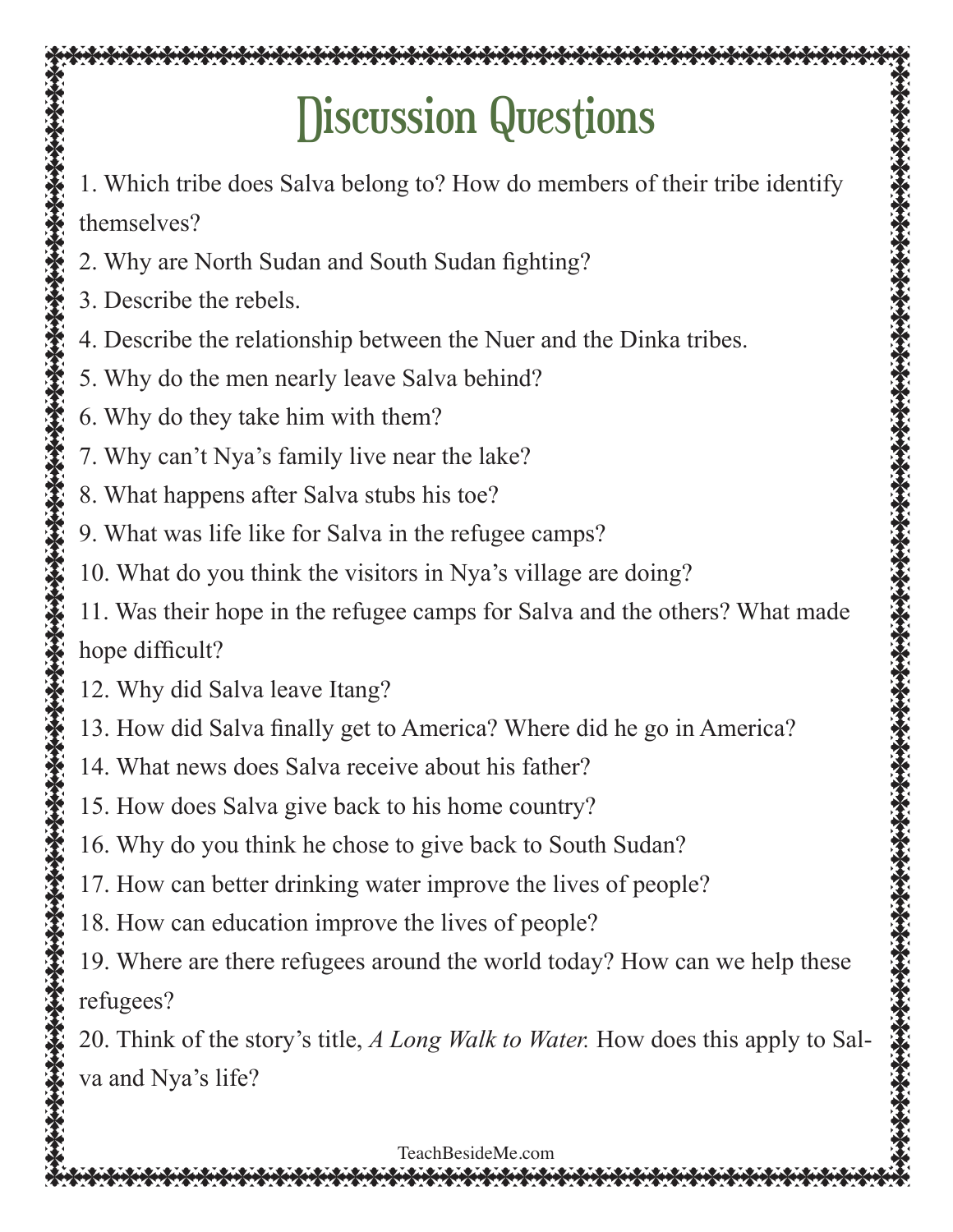# Sudan

Sudan is a country in Northeast Africa. It's a smaller country in the Middle East, with a population of about 37 million people. Sudan is near Egypt, the Red Sea, Chad, Libya, and Ethiopia. Egypt and the United Kingdom used to control Sudan, but in 1956 they gained independence from these powers. Despite their new freedom, this caused a breakout of a civil war in the region



between the Islamic government and the southern areas. While this war eventually came to rest, in 1983, a second civil war broke out. This war was deadlier than the first and is estimated to have killed almost 2 million people.

While the country is still unstable today, they have worked to create a more solidified form of government. Their president, Omar al-Bashir, is in charge of the presidential democratic republic that the country claims to run under. He lives in Khartoum, the country's capital. Sudan's government is based on Sharia law, although actual laws vary by region.

The official language in Sudan is Arabic and almost 70% of the country is Muslim. South Sudan is a bit different and the people practice a mix of Christianity, Islam, and miscellaneous African religions.

Today, around the world Sudan is known for being a major exporter of crude oil and petroleum. Its land is rich in minerals such as gold, zinc, copper, and silver.

Other Facts about Sudan:

 $\mathcal{L}_\mathcal{L}$  , and the contribution of the contribution of the contribution of the contribution of the contribution of the contribution of the contribution of the contribution of the contribution of the contribution of  $\_$  . The contribution of the contribution of the contribution of the contribution of the contribution of the contribution of the contribution of the contribution of the contribution of the contribution of the contributio  $\mathcal{L}_\mathcal{L}$  , and the contribution of the contribution of the contribution of the contribution of the contribution of the contribution of the contribution of the contribution of the contribution of the contribution of  $\mathcal{L}_\mathcal{L}$  , and the contribution of the contribution of the contribution of the contribution of the contribution of the contribution of the contribution of the contribution of the contribution of the contribution of  $\_$  . The contribution of the contribution of the contribution of the contribution of the contribution of the contribution of the contribution of the contribution of the contribution of the contribution of the contributio

 $Teach\text{ResideMe.com}$ 

 $\mathcal{L}_\mathcal{L}$  , and the contribution of the contribution of the contribution of the contribution of the contribution of the contribution of the contribution of the contribution of the contribution of the contribution of

 $\mathcal{L}_\mathcal{L}$  , and the contribution of the contribution of the contribution of the contribution of the contribution of the contribution of the contribution of the contribution of the contribution of the contribution of

 $\_$  . The contribution of the contribution of the contribution of the contribution of the contribution of the contribution of the contribution of the contribution of the contribution of the contribution of the contributio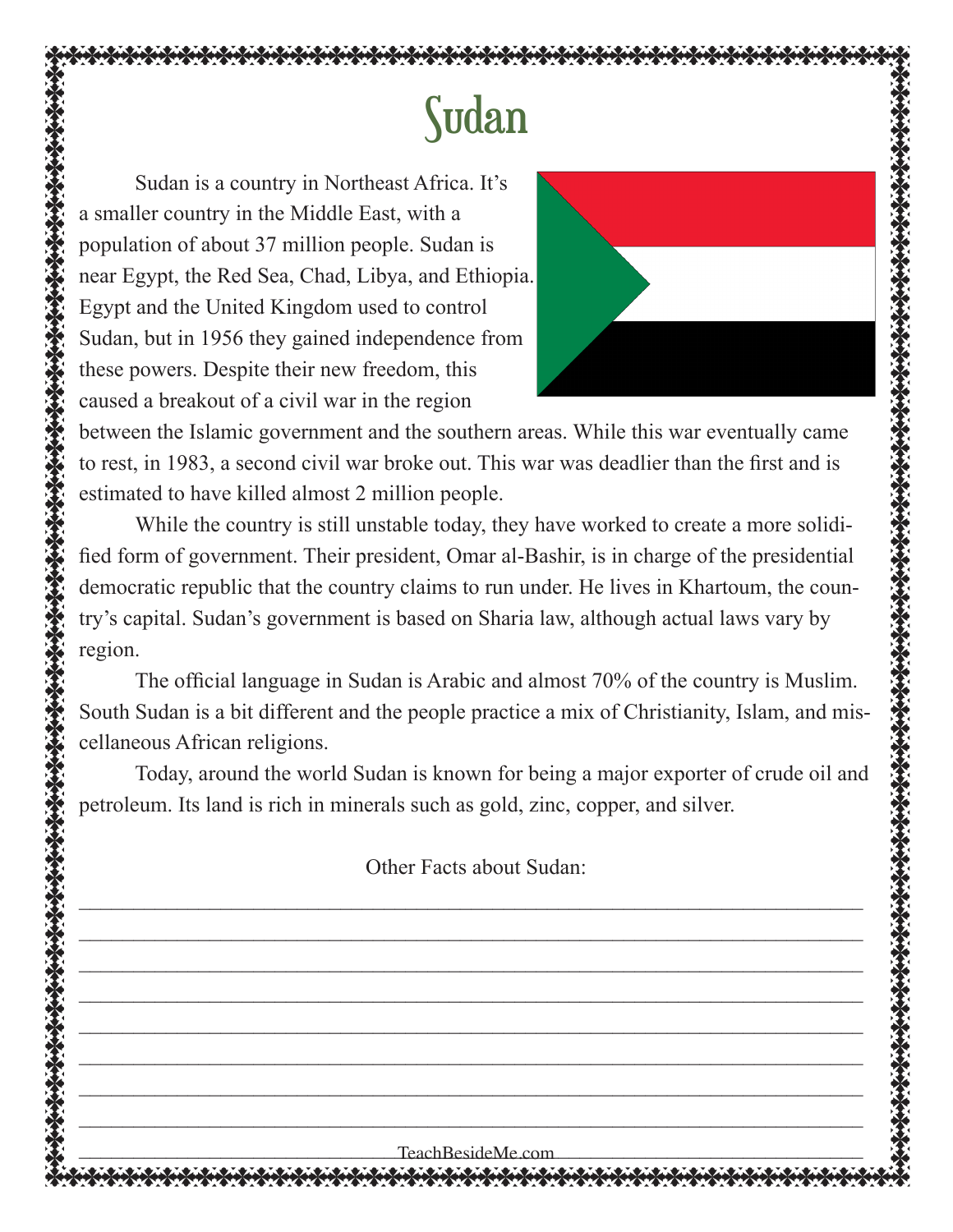# Sudan Quiz

| JUUGHI QUIL                                                                           |  |  |  |
|---------------------------------------------------------------------------------------|--|--|--|
| 1. When did Sudan become an independent country? From which countries?                |  |  |  |
| 2. What immediately began after their independence?                                   |  |  |  |
| 3. What happened in Sudan in 1983?                                                    |  |  |  |
| 4. How many people is it estimated have been killed because of the second civil war?  |  |  |  |
| 5. What is the capital of Sudan?                                                      |  |  |  |
| 6. What is the official language of Sudan?                                            |  |  |  |
| 7. What is Sudan's government like?                                                   |  |  |  |
| 8. Who is the current president of Sudan?                                             |  |  |  |
| 9. What is a major export in Sudan that effects the rest of the word?                 |  |  |  |
| 10. What is the primary religion in Sudan?                                            |  |  |  |
| 11. What is one of the major differences between the people of Sudan and South Sudan? |  |  |  |
| 12. How many estimated people reside in Sudan?                                        |  |  |  |
| <b>Other Facts About Sudan:</b>                                                       |  |  |  |
|                                                                                       |  |  |  |
| TeachBesideMe.com                                                                     |  |  |  |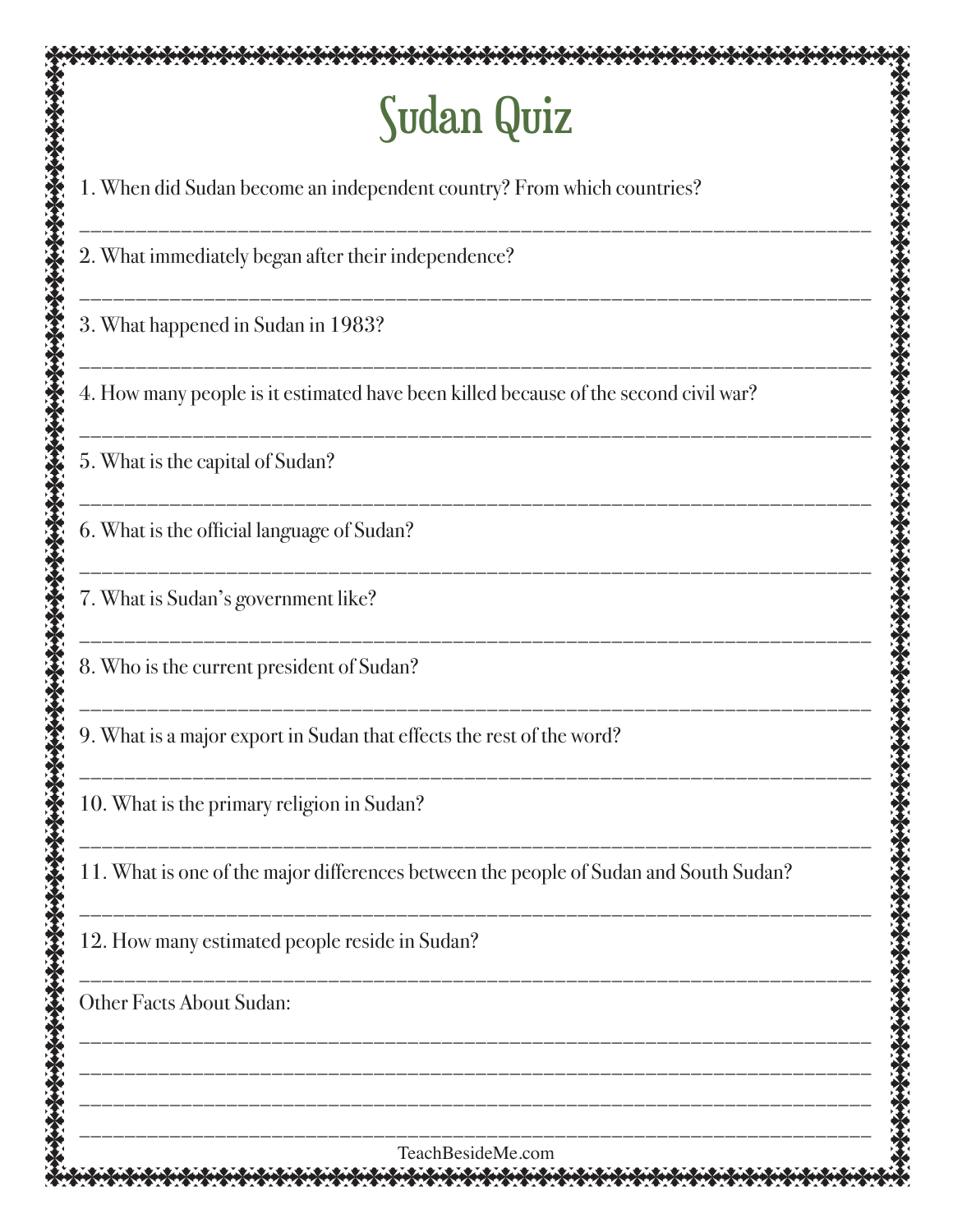# The Lost Boys of Sudan

The Lost Boys of Sudan was a term given to the many orphans that resulted from the second civil war in Sudan that lasted from 1987 to 2005. These orphans were displaced because of the war's genocide and faced threats of forced drafting, undernourishment, or death. During the war, two million Sudanese citizens were killed and the war left children orphaned and unable to care for themselves. The term "lost boys" is thought to have been derived from the children's story, *Peter Pan*.

Many of these lost boys fled to Ethiopian and Kenyan refugee camps, where they were cared for by non government organizations and a United Nations program whose primary goal was taking care of children. Most of these children were 6 and 7 years old and like Salva did, they grew up in these refugee camp.

In 2003, around 3,600 of these children, now adults, sought asylum in major cities across the United States. These cities included places such as Dallas, Atlanta, Phoenix, Los Angeles, and more. After growing up in refugee camps, the boys had to transition to American life, and many were able to complete a college education and obtain U.S. citizenship. Decades afterward, many of these children wanted to return to their home country. Sadly, they found the same unrest and violence they had fled from years ago.

Salva Dut founded in Water for South Sudan in 2003, a nonprofit that helps provide clean drinking water throughout South Sudan. Salva moved from Sudan to New York in 1996.

Other Facts about The Lost Boys of Sudan:

 $\_$  . The contribution of the contribution of the contribution of the contribution of the contribution of the contribution of the contribution of the contribution of the contribution of the contribution of the contributio

 $\mathcal{L}_\mathcal{L}$  , and the contribution of the contribution of the contribution of the contribution of the contribution of the contribution of the contribution of the contribution of the contribution of the contribution of

 $\mathcal{L}_\mathcal{L}$  , and the contribution of the contribution of the contribution of the contribution of the contribution of the contribution of the contribution of the contribution of the contribution of the contribution of

 $\_$  . The contribution of the contribution of the contribution of the contribution of the contribution of the contribution of the contribution of the contribution of the contribution of the contribution of the contributio

 $\mathcal{L}_\mathcal{L}$  , and the contribution of the contribution of the contribution of the contribution of the contribution of the contribution of the contribution of the contribution of the contribution of the contribution of

 $\mathcal{L}_\mathcal{L}$  , and the contribution of the contribution of the contribution of the contribution of the contribution of the contribution of the contribution of the contribution of the contribution of the contribution of  $\_$  . The contribution of the contribution of the contribution of the contribution of the contribution of the contribution of the contribution of the contribution of the contribution of the contribution of the contributio

 $\mathcal{L}_\mathcal{L}$  , and the contribution of the contribution of the contribution of the contribution of the contribution of the contribution of the contribution of the contribution of the contribution of the contribution of

 $\mathcal{L}_\mathcal{L}$  , and the contribution of the contribution of the contribution of the contribution of the contribution of the contribution of the contribution of the contribution of the contribution of the contribution of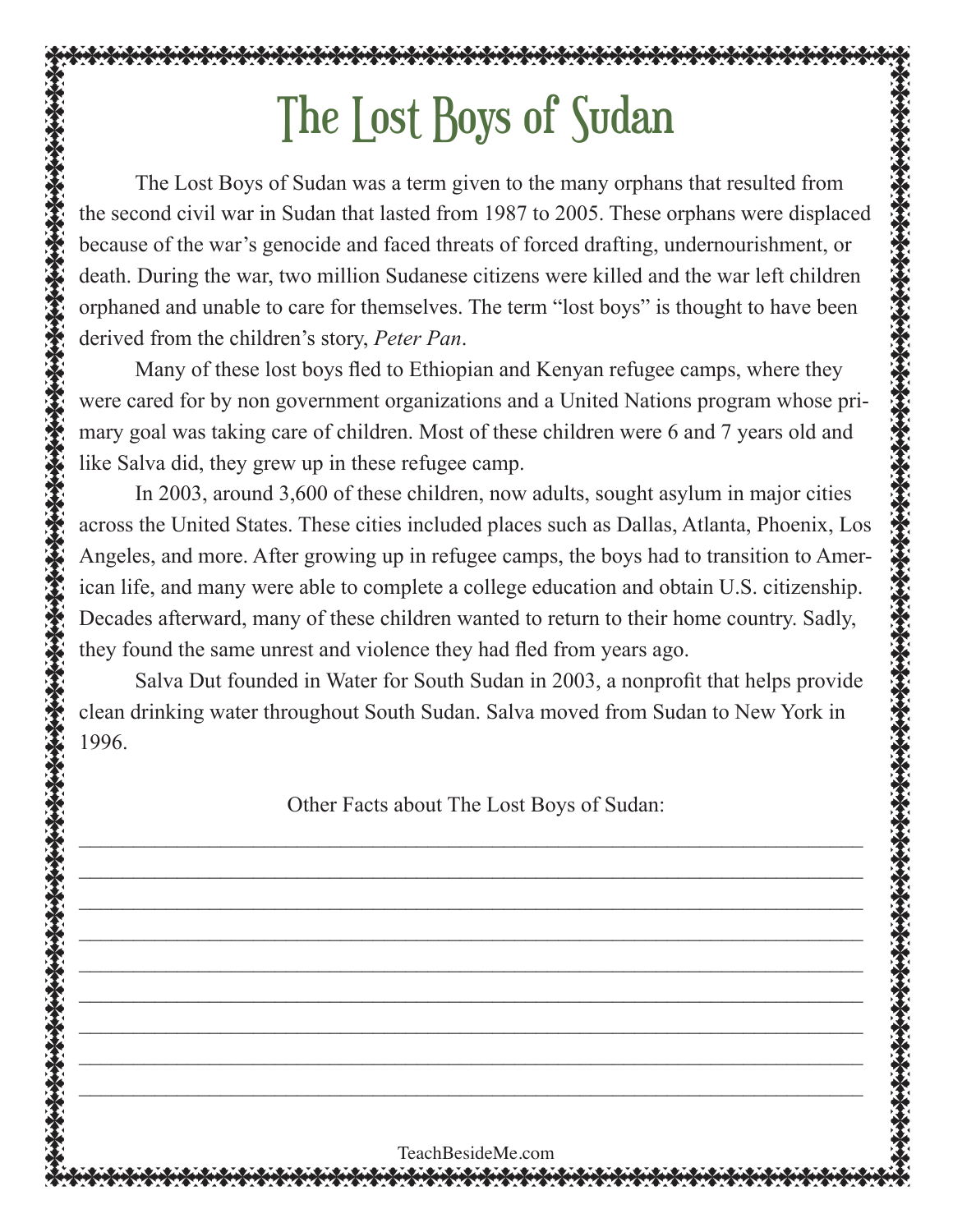### Nya and Salva

Compare Nya and Salva. What do they have in common? What makes them different from each other?

| <b>Nya</b> |               | Salva |  |
|------------|---------------|-------|--|
|            |               |       |  |
|            |               |       |  |
|            |               |       |  |
|            |               |       |  |
|            |               |       |  |
|            |               |       |  |
|            |               |       |  |
|            |               |       |  |
|            |               |       |  |
|            |               |       |  |
|            |               |       |  |
|            |               |       |  |
|            |               |       |  |
|            |               |       |  |
|            |               |       |  |
|            | Nya and Salva |       |  |
|            |               |       |  |
|            |               |       |  |
|            |               |       |  |
|            |               |       |  |
|            |               |       |  |
|            |               |       |  |
|            |               |       |  |
|            |               |       |  |
|            |               |       |  |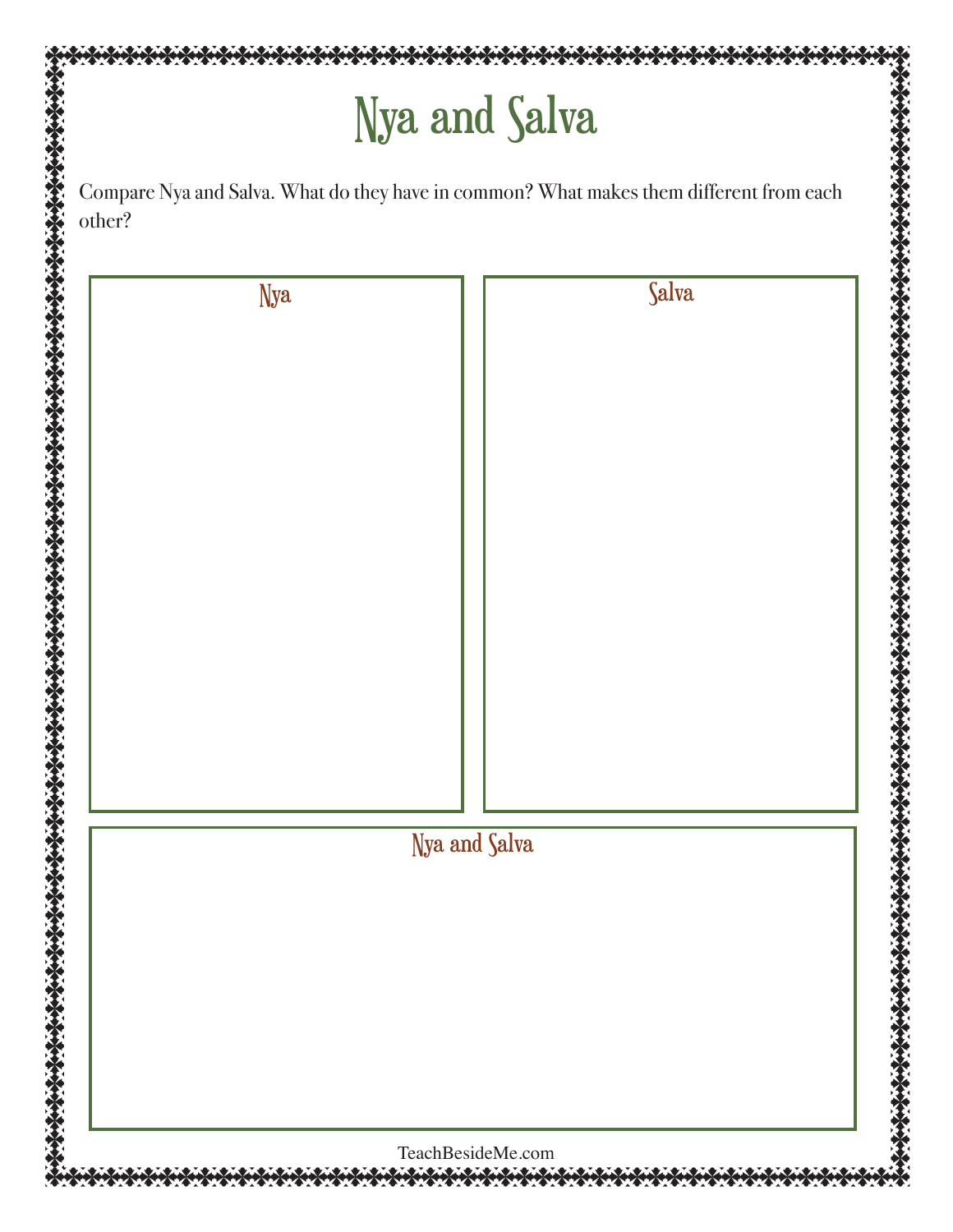| Salva's Journey                                              |  |
|--------------------------------------------------------------|--|
|                                                              |  |
| Describe Salva's journey in each of the following scenarios. |  |
| <b>EARLY LIFE</b>                                            |  |
|                                                              |  |
|                                                              |  |
|                                                              |  |
|                                                              |  |
|                                                              |  |
|                                                              |  |
| ON THE JOURNEY TO THE REFUGEE CAMP                           |  |
|                                                              |  |
|                                                              |  |
|                                                              |  |
|                                                              |  |
|                                                              |  |
|                                                              |  |
| THE REFUGEE CAMPS                                            |  |
|                                                              |  |
|                                                              |  |
|                                                              |  |
|                                                              |  |
|                                                              |  |
|                                                              |  |
| LIFE IN AMERICA                                              |  |
|                                                              |  |
|                                                              |  |
|                                                              |  |
|                                                              |  |
|                                                              |  |
|                                                              |  |
| TeachBesideMe.com                                            |  |